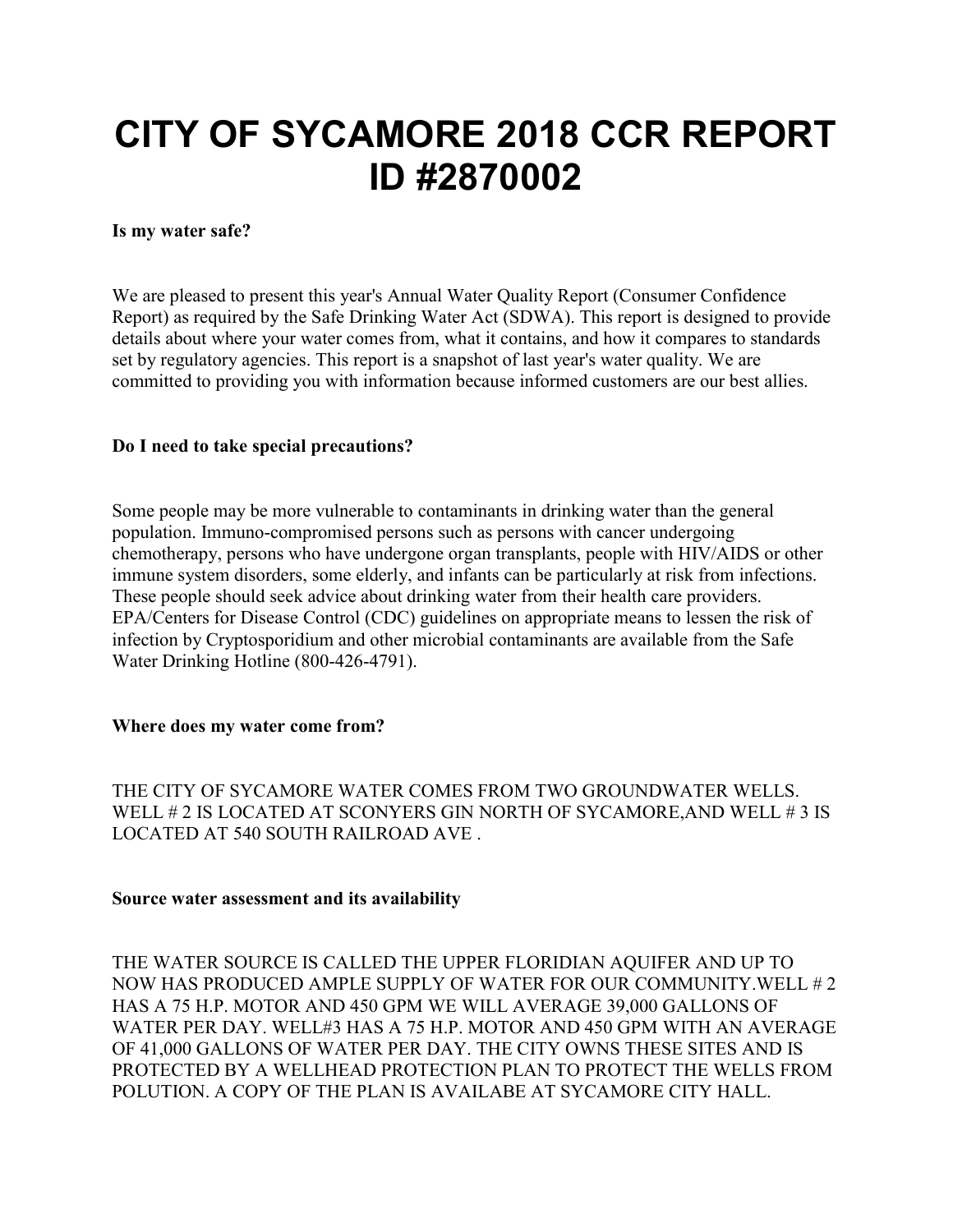#### Why are there contaminants in my drinking water?

Drinking water, including bottled water, may reasonably be expected to contain at least small amounts of some contaminants. The presence of contaminants does not necessarily indicate that water poses a health risk. More information about contaminants and potential health effects can be obtained by calling the Environmental Protection Agency's (EPA) Safe Drinking Water Hotline (800-426-4791). The sources of drinking water (both tap water and bottled water) include rivers, lakes, streams, ponds, reservoirs, springs, and wells. As water travels over the surface of the land or through the ground, it dissolves naturally occurring minerals and, in some cases, radioactive material, and can pick up substances resulting from the presence of animals or from human activity:

microbial contaminants, such as viruses and bacteria, that may come from sewage treatment plants, septic systems, agricultural livestock operations, and wildlife; inorganic contaminants, such as salts and metals, which can be naturally occurring or result from urban stormwater runoff, industrial, or domestic wastewater discharges, oil and gas production, mining, or farming; pesticides and herbicides, which may come from a variety of sources such as agriculture, urban stormwater runoff, and residential uses; organic Chemical Contaminants, including synthetic and volatile organic chemicals, which are by-products of industrial processes and petroleum production, and can also come from gas stations, urban stormwater runoff, and septic systems; and radioactive contaminants, which can be naturally occurring or be the result of oil and gas production and mining activities. In order to ensure that tap water is safe to drink, EPA prescribes regulations that limit the amount of certain contaminants in water provided by public water systems. Food and Drug Administration (FDA) regulations establish limits for contaminants in bottled water which must provide the same protection for public health.

#### How can I get involved?

THE CITY OF SYCAMORE COUNCIL MEETING IS THE SECOND THURSDAY OF THE MONTH AT 6:00 PM AT SYCAMORE CITY HALL 2529 US HIGHWAY 41 NORTH SYCAMORE GA.31790. FOR ADDITIONAL INFORMATION ABOUT YOUR WATER PLEASE CONTACT SHAWN DUPREE PUBLIC WORKS DIRECTOR CLASS III OPERATOR AT 229-567-4296

#### Description of Water Treatment Process

Your water is treated by disinfection. Disinfection involves the addition of chlorine or other disinfectant to kill dangerous bacteria and microorganisms that may be in the water. Disinfection is considered to be one of the major public health advances of the 20th century.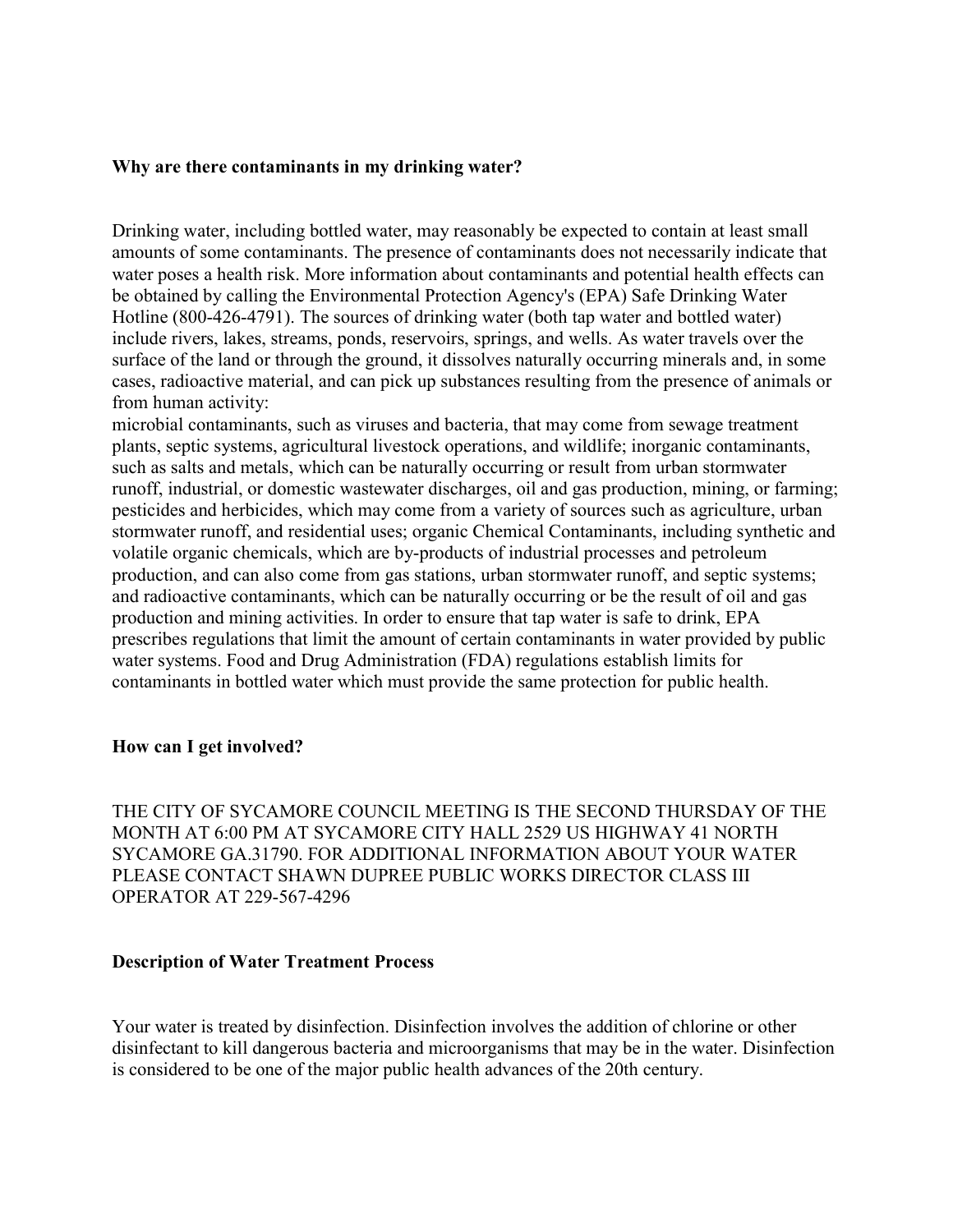# Water Conservation Tips

Did you know that the average U.S. household uses approximately 400 gallons of water per day or 100 gallons per person per day? Luckily, there are many low-cost and no-cost ways to conserve water. Small changes can make a big difference - try one today and soon it will become second nature.

- Take short showers a 5 minute shower uses 4 to 5 gallons of water compared to up to 50 gallons for a bath.
- Shut off water while brushing your teeth, washing your hair and shaving and save up to 500 gallons a month.
- Use a water-efficient showerhead. They're inexpensive, easy to install, and can save you up to 750 gallons a month.
- Run your clothes washer and dishwasher only when they are full. You can save up to 1,000 gallons a month.
- Water plants only when necessary.
- Fix leaky toilets and faucets. Faucet washers are inexpensive and take only a few minutes to replace. To check your toilet for a leak, place a few drops of food coloring in the tank and wait. If it seeps into the toilet bowl without flushing, you have a leak. Fixing it or replacing it with a new, more efficient model can save up to 1,000 gallons a month.
- Adjust sprinklers so only your lawn is watered. Apply water only as fast as the soil can absorb it and during the cooler parts of the day to reduce evaporation.
- Teach your kids about water conservation to ensure a future generation that uses water wisely. Make it a family effort to reduce next month's water bill!
- Visit www.epa.gov/watersense for more information.

### Source Water Protection Tips

Protection of drinking water is everyone's responsibility. You can help protect your community's drinking water source in several ways:

- Eliminate excess use of lawn and garden fertilizers and pesticides they contain hazardous chemicals that can reach your drinking water source.
- Pick up after your pets.
- If you have your own septic system, properly maintain your system to reduce leaching to water sources or consider connecting to a public water system.
- Dispose of chemicals properly; take used motor oil to a recycling center.
- Volunteer in your community. Find a watershed or wellhead protection organization in your community and volunteer to help. If there are no active groups, consider starting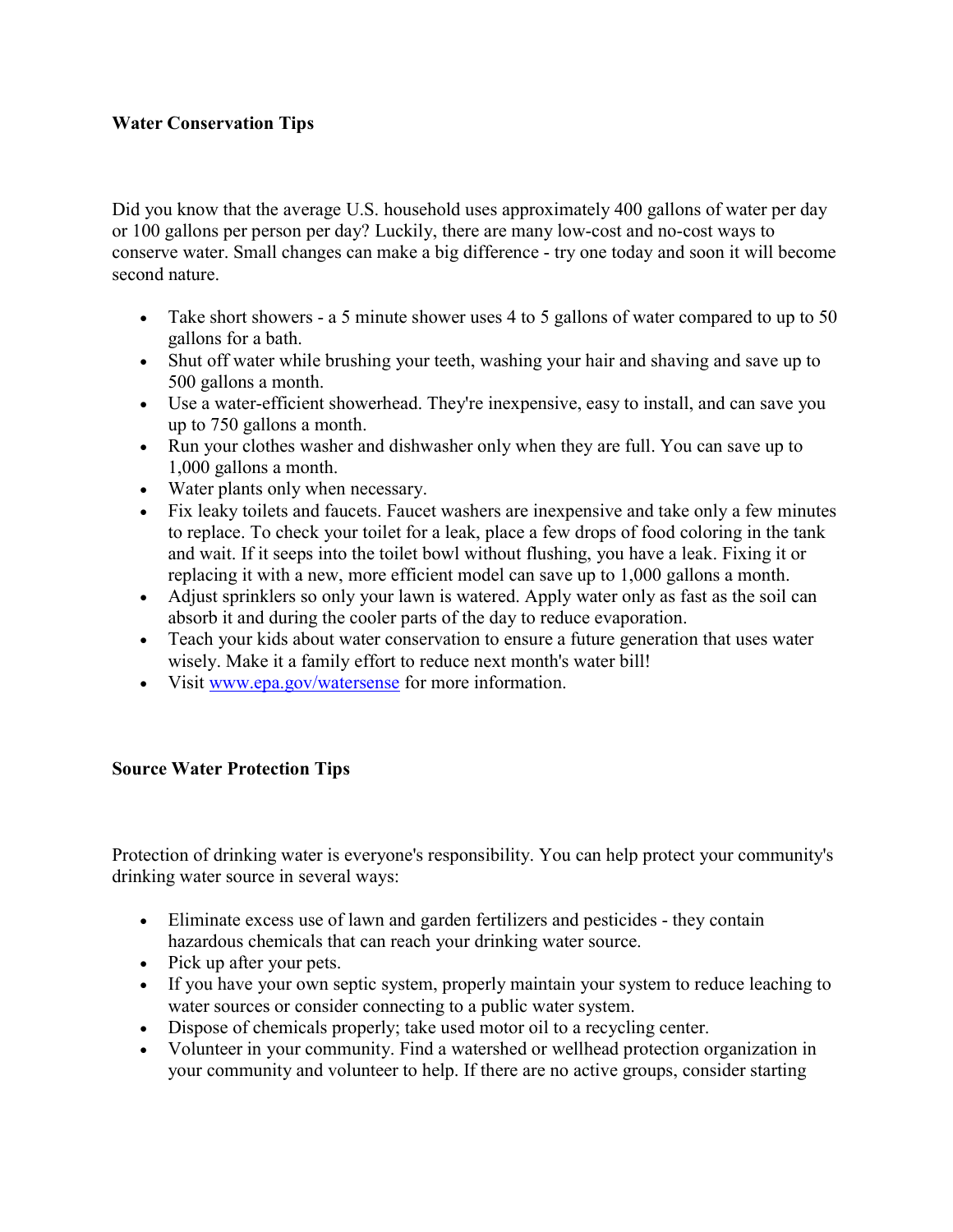one. Use EPA's Adopt Your Watershed to locate groups in your community, or visit the Watershed Information Network's How to Start a Watershed Team.

 Organize a storm drain stenciling project with your local government or water supplier. Stencil a message next to the street drain reminding people "Dump No Waste - Drains to River" or "Protect Your Water." Produce and distribute a flyer for households to remind residents that storm drains dump directly into your local water body.

#### Additional Information for Lead

If present, elevated levels of lead can cause serious health problems, especially for pregnant women and young children. Lead in drinking water is primarily from materials and components associated with service lines and home plumbing. CITY OF SYCAMORE is responsible for providing high quality drinking water, but cannot control the variety of materials used in plumbing components. When your water has been sitting for several hours, you can minimize the potential for lead exposure by flushing your tap for 30 seconds to 2 minutes before using water for drinking or cooking. If you are concerned about lead in your water, you may wish to have your water tested. Information on lead in drinking water, testing methods, and steps you can take to minimize exposure is available from the Safe Drinking Water Hotline or at http://www.epa.gov/safewater/lead.

# Water Quality Data Table

In order to ensure that tap water is safe to drink, EPA prescribes regulations which limit the amount of contaminants in water provided by public water systems. The table below lists all of the drinking water contaminants that we detected during the calendar year of this report. Although many more contaminants were tested, only those substances listed below were found in your water. All sources of drinking water contain some naturally occurring contaminants. At low levels, these substances are generally not harmful in our drinking water. Removing all contaminants would be extremely expensive, and in most cases, would not provide increased protection of public health. A few naturally occurring minerals may actually improve the taste of drinking water and have nutritional value at low levels. Unless otherwise noted, the data presented in this table is from testing done in the calendar year of the report. The EPA or the State requires us to monitor for certain contaminants less than once per year because the concentrations of these contaminants do not vary significantly from year to year, or the system is not considered vulnerable to this type of contamination. As such, some of our data, though representative, may be more than one year old. In this table you will find terms and abbreviations that might not be familiar to you. To help you better understand these terms, we have provided the definitions below the table.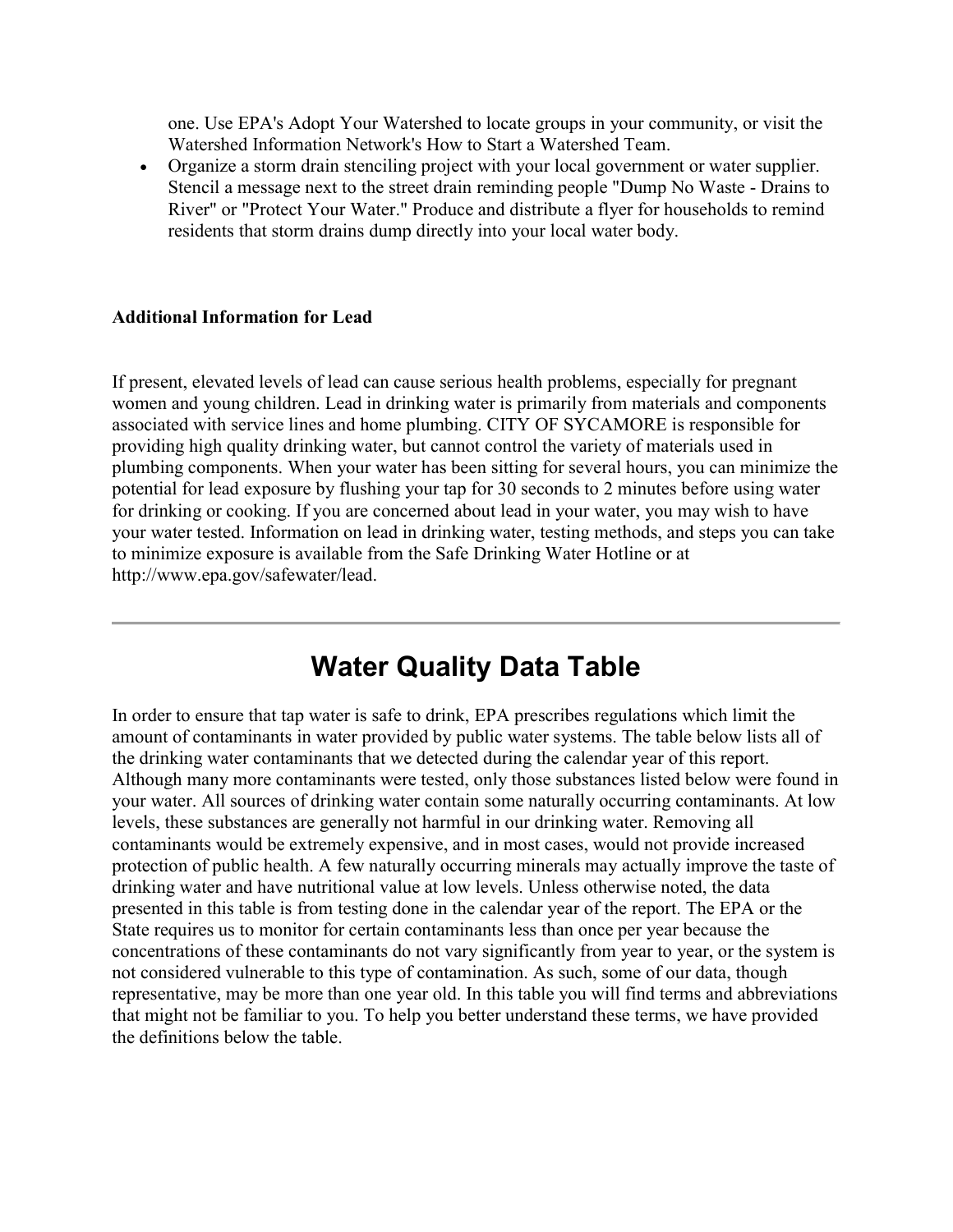|                                                                                                                                                                          | <b>MCLG</b>       | MCL,           | <b>Detect</b><br>In |            | Range     |               |                  |                                                                                                      |
|--------------------------------------------------------------------------------------------------------------------------------------------------------------------------|-------------------|----------------|---------------------|------------|-----------|---------------|------------------|------------------------------------------------------------------------------------------------------|
|                                                                                                                                                                          | <sub>or</sub>     | TT, or         | Your                |            |           | <b>Sample</b> |                  |                                                                                                      |
| <b>Contaminants</b>                                                                                                                                                      | <b>MRDLG MRDL</b> |                | Water               |            | Low High  | <b>Date</b>   | <b>Violation</b> | <b>Typical Source</b>                                                                                |
| <b>Disinfectants &amp; Disinfection By-Products</b><br>(There is convincing evidence that addition of a disinfectant is necessary for control of microbial contaminants) |                   |                |                     |            |           |               |                  |                                                                                                      |
| Chlorine (as Cl2)                                                                                                                                                        |                   |                |                     |            |           |               |                  |                                                                                                      |
| (ppm)                                                                                                                                                                    | $\overline{4}$    | $\overline{4}$ | .6                  | <b>NA</b>  | NA        | 2018          | No               |                                                                                                      |
| Haloacetic Acids<br>$(HAA5)$ (ppb)                                                                                                                                       | <b>NA</b>         | 60             | 3.6                 | <b>NA</b>  | <b>NA</b> | 2018          | N <sub>0</sub>   | By-product of drinking water<br>chlorination                                                         |
| TTHMs [Total<br>Trihalomethanes]<br>(ppb)                                                                                                                                | <b>NA</b>         | 80             | 3.2                 | <b>NA</b>  | <b>NA</b> | 2018          | N <sub>0</sub>   | By-product of drinking water<br>disinfection                                                         |
| <b>Inorganic Contaminants</b>                                                                                                                                            |                   |                |                     |            |           |               |                  |                                                                                                      |
| Nitrate [measured as<br>Nitrogen] (ppm)                                                                                                                                  | 10                | 10             | .24                 | $\cdot$ .2 | .24       | 2018          | No               | Runoff from fertilizer use;<br>Leaching from septic tanks,<br>sewage; Erosion of natural<br>deposits |
| Nitrite [measured as<br>Nitrogen] (ppm)                                                                                                                                  | 1                 | $\mathbf{1}$   | .24                 | .02        | .24       | 2018          | No               | Runoff from fertilizer use;<br>Leaching from septic tanks,<br>sewage; Erosion of natural<br>deposits |
| Synthetic organic contaminants including pesticides and herbicides                                                                                                       |                   |                |                     |            |           |               |                  |                                                                                                      |
| $2,4,5$ -TP (Silvex)<br>(ppb)                                                                                                                                            | 50                | 50             | .44                 | <b>NA</b>  | NA        | 2018          | No               | Residue of banned herbicide                                                                          |
| $2,4-D$ (ppb)                                                                                                                                                            | 70                | 70             | .22                 | <b>NA</b>  | <b>NA</b> | 2018          | N <sub>0</sub>   | Runoff from herbicide used on<br>row crops                                                           |
| Atrazine (ppb)                                                                                                                                                           | 3                 | 3              | .22                 | <b>NA</b>  | <b>NA</b> | 2018          | N <sub>0</sub>   | Runoff from herbicide used on<br>row crops                                                           |
| Benzo(a)pyrene (ppt)                                                                                                                                                     | $\boldsymbol{0}$  | 200            | 44                  | NA         | <b>NA</b> | 2018          | N <sub>0</sub>   | Leaching from linings of water<br>storage tanks and distribution<br>lines                            |
| Carbofuran (ppb)                                                                                                                                                         | 40                | 40             | 1.9                 | NA         | NA        | 2018          | No               | Leaching of soil fumigant used<br>on rice and alfalfa                                                |
| Chlordane (ppb)                                                                                                                                                          | $\boldsymbol{0}$  | $\overline{2}$ | .44                 | NA         | NA        | 2018          | No               | Residue of banned termiticide                                                                        |
| Dalapon (ppb)                                                                                                                                                            | 200               | 200            | 2.2                 | NA         | NA        | 2018          | No               | Runoff from herbicide used on<br>rights of way                                                       |
| Dinoseb (ppb)                                                                                                                                                            | $\tau$            | $\tau$         | .44                 | NA         | NA        | 2018          | No               | Runoff from herbicide used on<br>soybeans and vegetables                                             |
| Diquat (ppb)                                                                                                                                                             | 20                | 20             | .88                 | NA         | NA        | 2018          | No               | Runoff from herbicide use                                                                            |
| Endrin (ppb)                                                                                                                                                             | $\overline{c}$    | $\overline{2}$ | .022                | NA         | NA        | 2018          | No               | Residue of banned insecticide                                                                        |
| Glyphosate (ppb)                                                                                                                                                         | 700               | 700            | 13                  | NA         | NA        | 2018          | No               | Runoff from herbicide use                                                                            |
| Heptachlor (ppt)                                                                                                                                                         | $\boldsymbol{0}$  | 400            | 88                  | NA         | NA        | 2018          | No               | Residue of banned pesticide                                                                          |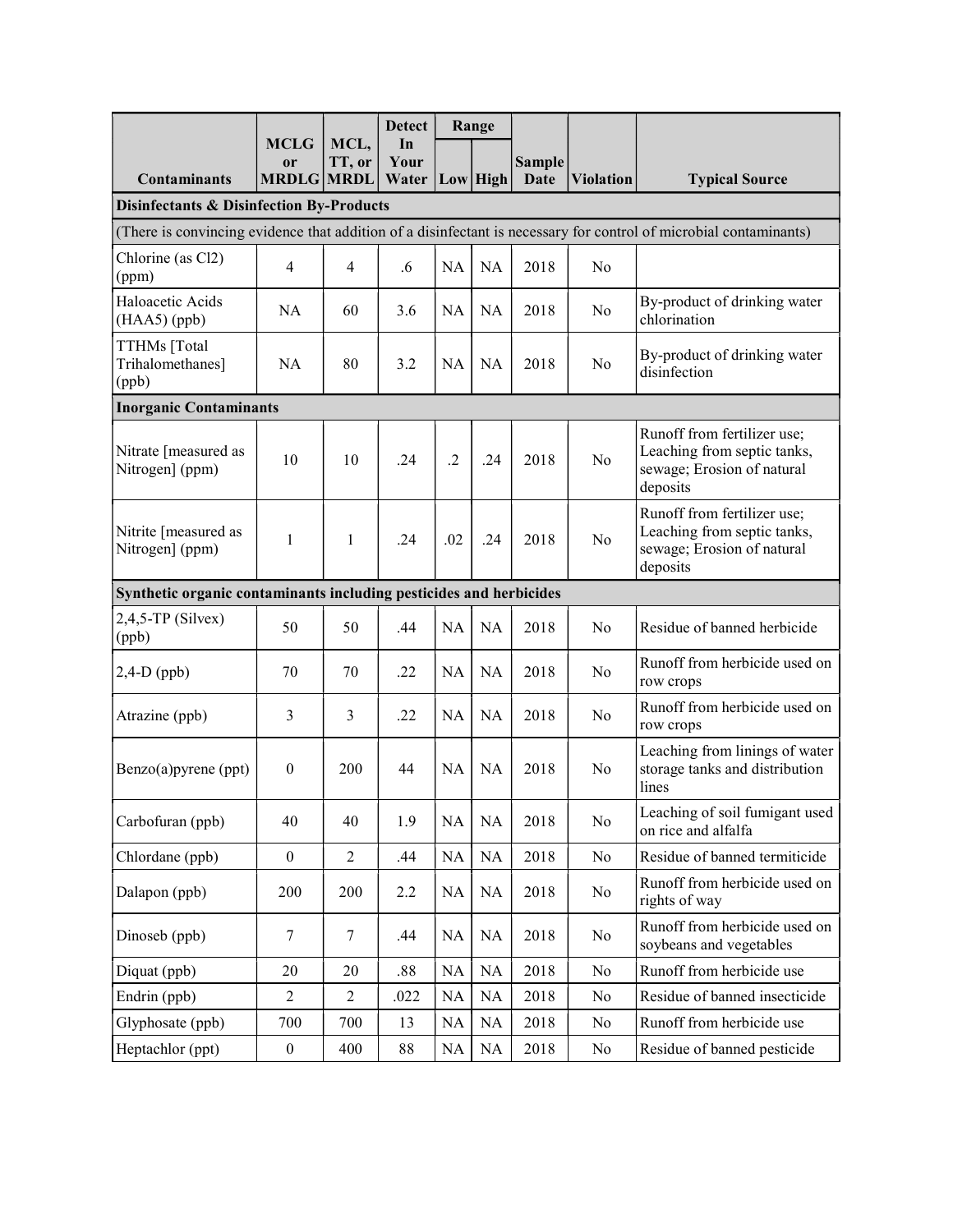|                                                 |                                                   |                 | <b>Detect</b>       |                            | Range     |                                      |                      |                                                                                       |
|-------------------------------------------------|---------------------------------------------------|-----------------|---------------------|----------------------------|-----------|--------------------------------------|----------------------|---------------------------------------------------------------------------------------|
| <b>Contaminants</b>                             | <b>MCLG</b><br><sub>or</sub><br><b>MRDLG MRDL</b> | MCL,<br>TT, or  | In<br>Your<br>Water |                            | Low  High | Sample<br>Date                       | <b>Violation</b>     | <b>Typical Source</b>                                                                 |
| Methoxychlor (ppb)                              | 40                                                | 40              | .22                 | NA                         | <b>NA</b> | 2018                                 | No                   | Runoff/leaching from<br>insecticide used on fruits,<br>vegetables, alfalfa, livestock |
| Picloram (ppb)                                  | 500                                               | 500             | .22                 | NA                         | NA        | 2018                                 | N <sub>0</sub>       | Herbicide runoff                                                                      |
| Simazine (ppb)                                  | 4                                                 | $\overline{4}$  | .15                 | <b>NA</b>                  | <b>NA</b> | 2018                                 | No                   | Herbicide runoff                                                                      |
| Toxaphene (ppb)                                 | $\theta$                                          | $\overline{3}$  | 2.2                 | NA                         | <b>NA</b> | 2018                                 | No                   | Runoff/leaching from<br>insecticide used on cotton and<br>cattle                      |
| <b>Contaminants</b>                             |                                                   | <b>MCLG</b>  AL | Water               | Your Sample<br><b>Date</b> |           | # Samples<br><b>Exceeding</b><br>AI. | <b>Exceeds</b><br>AI | <b>Typical Source</b>                                                                 |
| <b>Inorganic Contaminants</b>                   |                                                   |                 |                     |                            |           |                                      |                      |                                                                                       |
| Copper - action level at<br>consumer taps (ppm) | 1.3                                               | 1.3             | .049                | 2016                       |           | $\theta$                             | No                   | Corrosion of household<br>plumbing systems; Erosion of<br>natural deposits            |
| <b>Inorganic Contaminants</b>                   |                                                   |                 |                     |                            |           |                                      |                      |                                                                                       |
| Lead - action level at<br>consumer taps (ppb)   | $\theta$                                          | 15              | 1.5                 | 2016                       |           | $\mathbf{0}$                         | No                   | Corrosion of household<br>plumbing systems; Erosion of<br>natural deposits            |

| <b>Unit Descriptions</b> |                                                          |  |  |  |
|--------------------------|----------------------------------------------------------|--|--|--|
| Term                     | <b>Definition</b>                                        |  |  |  |
| ppm                      | ppm: parts per million, or milligrams per liter $(mg/L)$ |  |  |  |
| ppb                      | ppb: parts per billion, or micrograms per liter (µg/L)   |  |  |  |
| ppt                      | ppt: parts per trillion, or nanograms per liter          |  |  |  |
| <b>NA</b>                | NA: not applicable                                       |  |  |  |
| ND                       | ND: Not detected                                         |  |  |  |
| <b>NR</b>                | NR: Monitoring not required, but recommended.            |  |  |  |

| <b>Important Drinking Water Definitions</b> |                                                                                                                                                                                                           |  |  |  |
|---------------------------------------------|-----------------------------------------------------------------------------------------------------------------------------------------------------------------------------------------------------------|--|--|--|
| <b>Term</b>                                 | <b>Definition</b>                                                                                                                                                                                         |  |  |  |
| <b>MCLG</b>                                 | MCLG: Maximum Contaminant Level Goal: The level of a contaminant in drinking water below<br>which there is no known or expected risk to health. MCLGs allow for a margin of safety.                       |  |  |  |
| <b>MCL</b>                                  | MCL: Maximum Contaminant Level: The highest level of a contaminant that is allowed in<br>drinking water. MCLs are set as close to the MCLGs as feasible using the best available<br>treatment technology. |  |  |  |
| TT                                          | TT: Treatment Technique: A required process intended to reduce the level of a contaminant in<br>drinking water.                                                                                           |  |  |  |